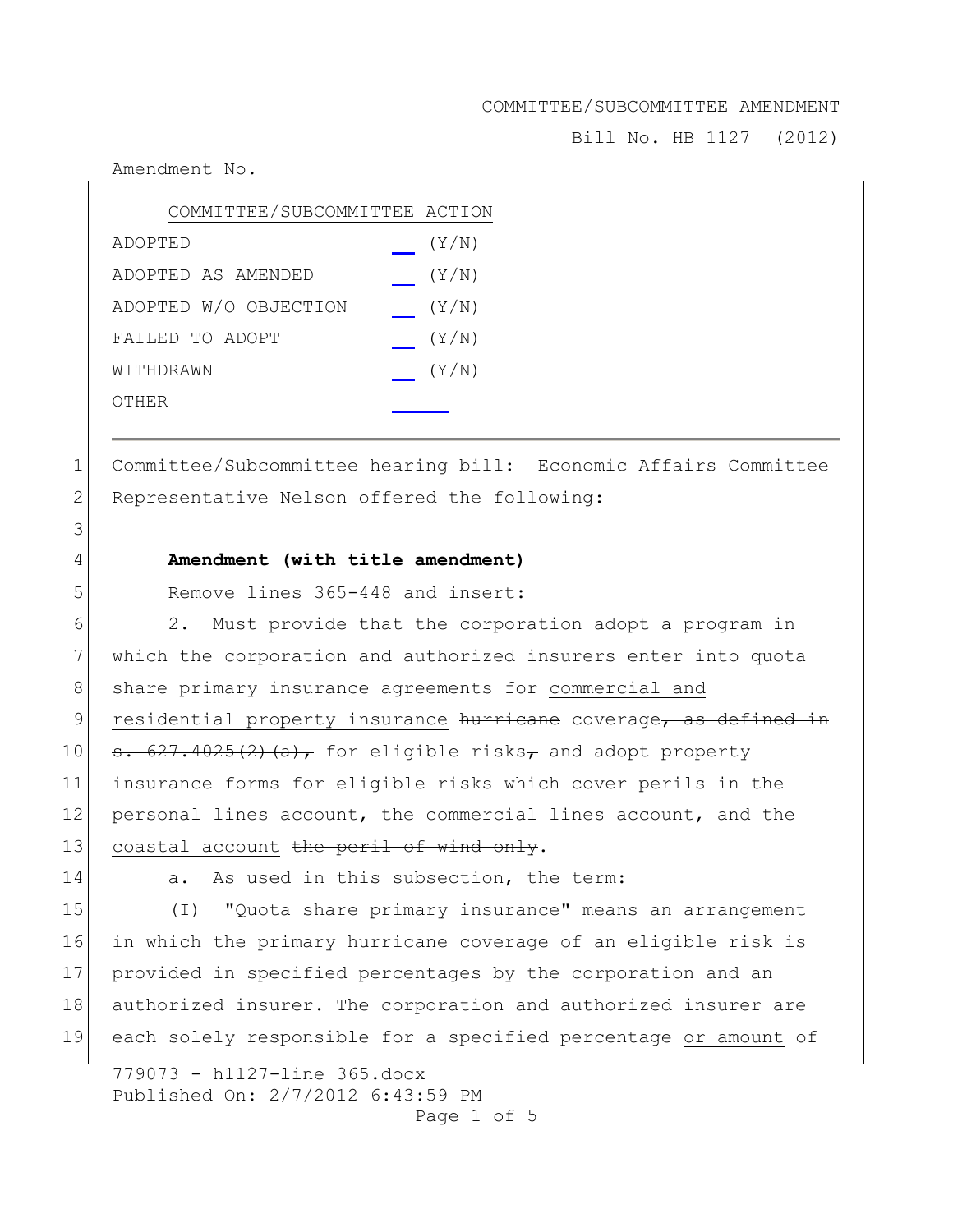Bill No. HB 1127 (2012)

Amendment No. 20 hurricane coverage of an eligible risk as set forth in a quota 21 share primary insurance agreement between the corporation and an 22 authorized insurer and the insurance contract. The 23 responsibility of the corporation or authorized insurer to pay 24 its specified percentage or amount of hurricane losses of an 25 eligible risk, as set forth in the agreement, may not be altered 26 by the inability of the other party to pay its specified 27 percentage or amount of losses. Eligible risks that are provided 28 hurricane coverage through a quota share primary insurance 29 arrangement must be provided policy forms that set forth the 30 obligations of the corporation and authorized insurer under the 31 arrangement, clearly specify the percentages or coverage amounts 32 of quota share primary insurance provided by the corporation and 33 authorized insurer, and conspicuously and clearly state that the 34 authorized insurer and the corporation may not be held 35 responsible beyond their specified percentage or coverage amount 36 of coverage of hurricane losses.

37 (II) "Eligible risks" means personal lines residential and 38 commercial lines residential risks that meet the underwriting 39 criteria of the corporation and are located in areas that were 40 eligible for coverage by the Florida Windstorm Underwriting 41 Association on January 1, 2002.

42 b. The corporation may enter into quota share primary insurance agreements with authorized insurers at corporation coverage levels of 90 percent and 50 percent and may provide coverage levels requiring the corporation insure the first \$500,000, \$750,000, or \$1,000,000 of coverage and which allow

779073 - h1127-line 365.docx Published On: 2/7/2012 6:43:59 PM Page 2 of 5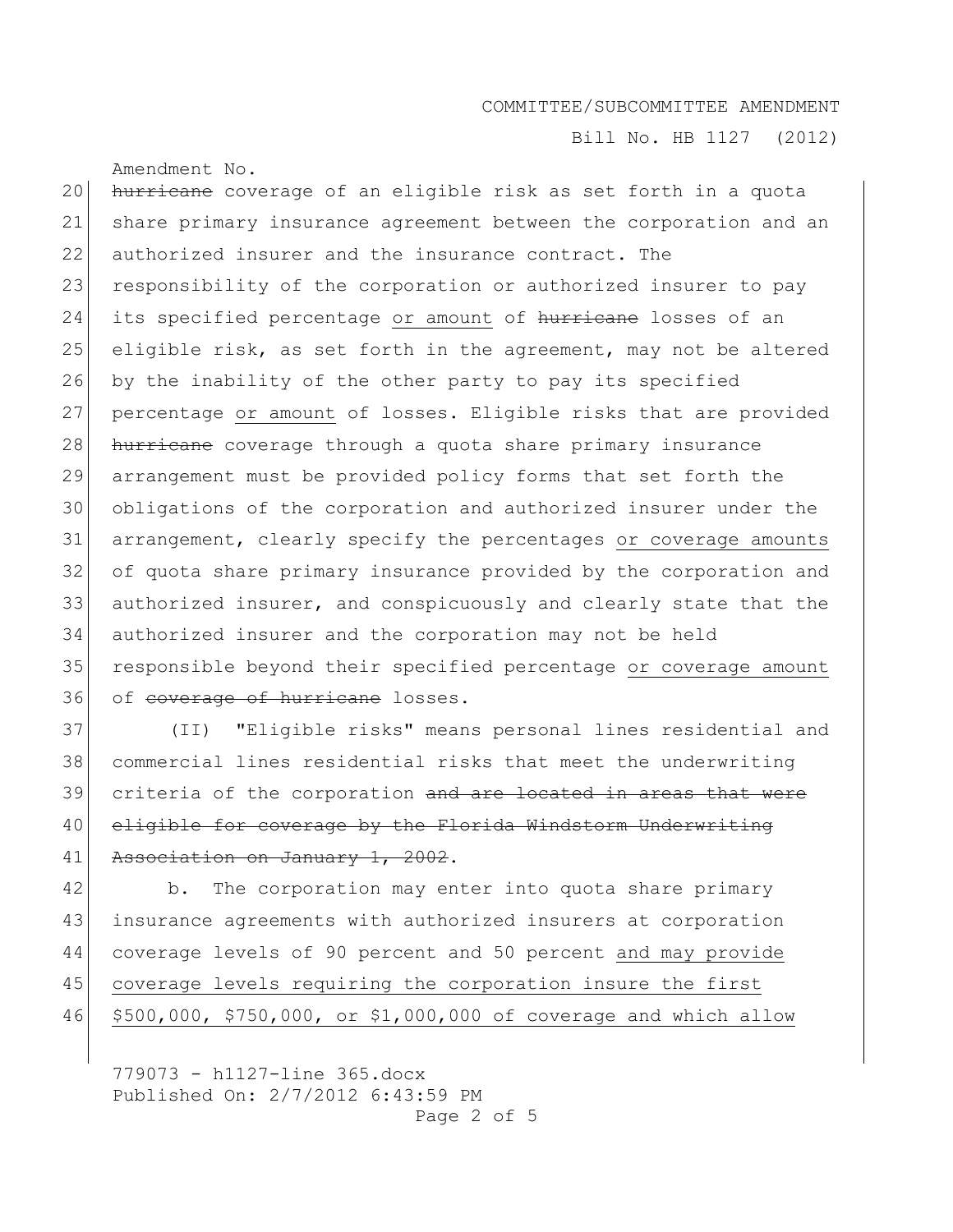Bill No. HB 1127 (2012)

Amendment No.

# 47 the authorized insurer or the corporation to cover amounts in 48 excess of those coverage levels.

49 c. If the corporation determines that additional coverage 50 levels are necessary to maximize participation in quota share 51 primary insurance agreements by authorized insurers, the 52 corporation may establish additional coverage levels. However, 53 the corporation's quota share primary insurance coverage level 54 may not exceed 90 percent.

55 d. Any quota share primary insurance agreement entered 56 into between an authorized insurer and the corporation must 57 provide for a uniform specified percentage of coverage of 58 hurricane losses, by county or territory as set forth by the 59 corporation board, for all eligible risks of the authorized 60 insurer covered under the agreement.

61 e. Any quota share primary insurance agreement entered 62 into between an authorized insurer and the corporation is 63 subject to review and approval by the office. However, such 64 agreement shall be authorized only as to insurance contracts 65 entered into between an authorized insurer and an insured who is 66 already insured by the corporation  $f$ or wind coverage.

779073 - h1127-line 365.docx Published On: 2/7/2012 6:43:59 PM 67 f. For all eligible risks covered under quota share 68 primary insurance agreements, the exposure and coverage levels 69 for both the corporation and authorized insurers shall be 70 reported by the corporation to the Florida Hurricane Catastrophe 71 Fund. For all policies of eligible risks covered under such 72 agreements, the corporation and the authorized insurer must 73 maintain complete and accurate records for the purpose of 74 exposure and loss reimbursement audits as required by fund

Page 3 of 5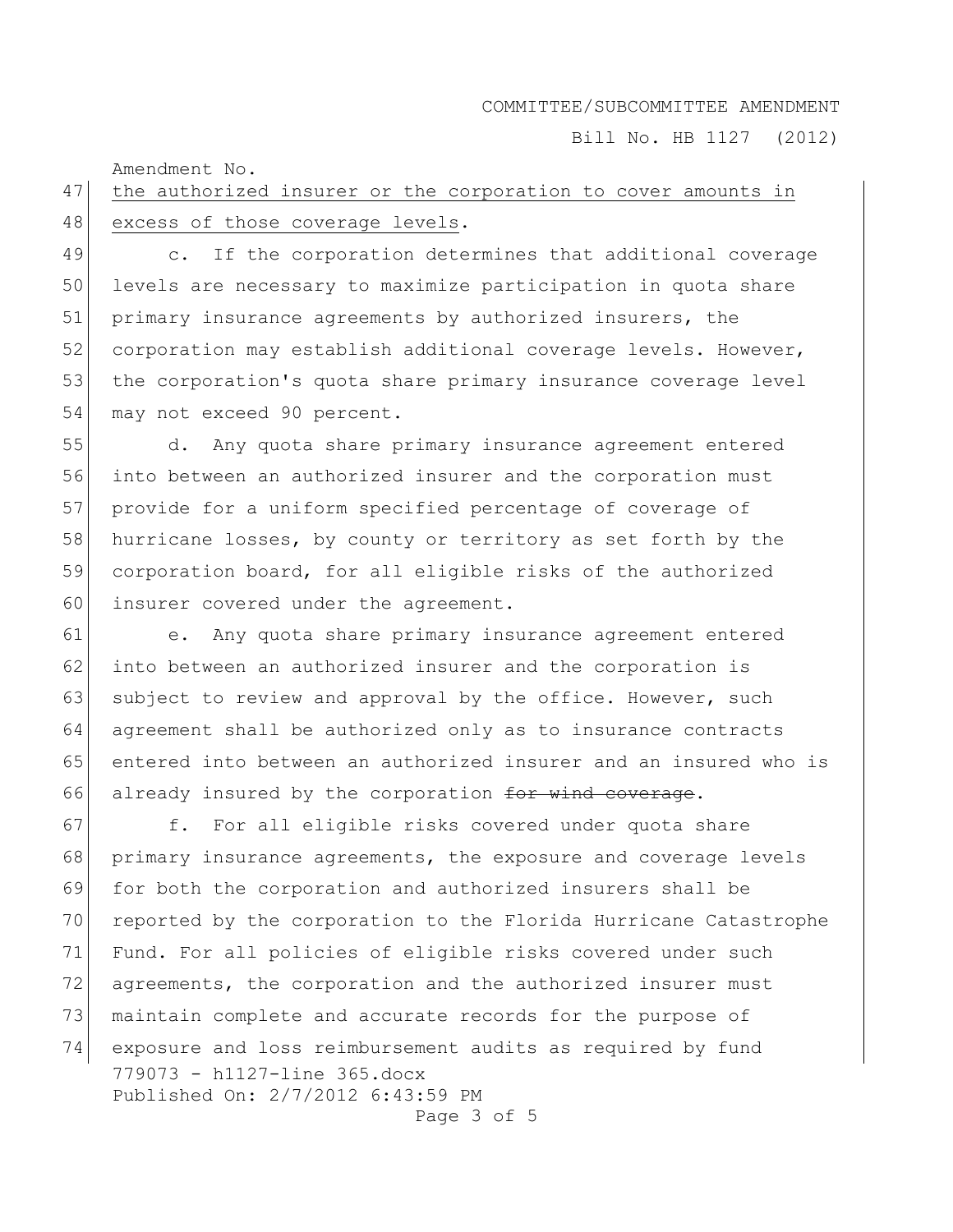Bill No. HB 1127 (2012)

Amendment No.

75 rules. The corporation and the authorized insurer shall each 76 maintain duplicate copies of policy declaration pages and 77 supporting claims documents.

78 q. The corporation board shall establish in its plan of 79 operation standards for quota share agreements which ensure that 80 there is no discriminatory application among insurers as to the 81 terms of the agreements, pricing of the agreements, incentive 82 provisions if any, and consideration paid for servicing policies 83 or adjusting claims.

84 h. The quota share primary insurance agreement between the 85 corporation and an authorized insurer must set forth the 86 specific terms under which coverage is provided, including, but 87 not limited to, the sale and servicing of policies issued under 88 the agreement by the insurance agent of the authorized insurer 89 producing the business, the reporting of information concerning 90 eligible risks, the payment of premium to the corporation, and 91 arrangements for the adjustment and payment of hurricane claims 92 incurred on eligible risks by the claims adjuster and personnel 93 of the authorized insurer. Entering into a quota sharing 94 insurance agreement between the corporation and an authorized 95 insurer is voluntary and at the discretion of the authorized 96 insurer.

- 97
- 98
- 
- 99 **-----------------------------------------------------**

### 100 **T I T L E A M E N D M E N T**

101 Remove line 20 and insert:

779073 - h1127-line 365.docx Published On: 2/7/2012 6:43:59 PM Page 4 of 5